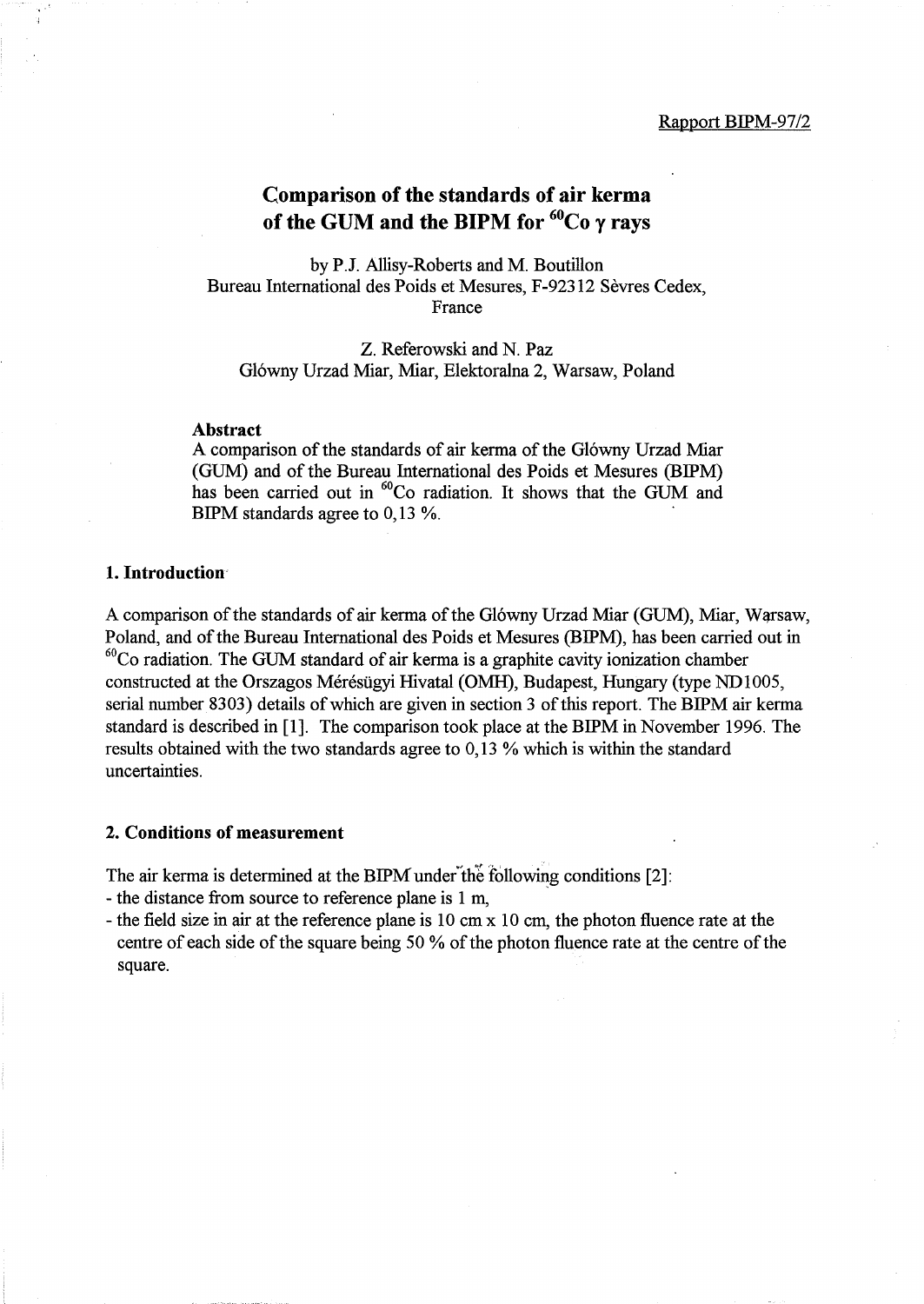### **3. Determination of the air kerma**

The air kerma rate is determined by

$$
\dot{K} = \frac{I}{m} \frac{W}{e} \frac{1}{1 - \overline{g}} \left(\frac{\mu_{\text{en}}}{\rho}\right)_{\text{a,c}} \overline{s}_{\text{c,a}} \Pi k_i \qquad , \qquad (1)
$$

where

| I/m             | is the ionization current per unit mass of air measured by the standard,                        |
|-----------------|-------------------------------------------------------------------------------------------------|
| W               | is the average energy spent by an electron of charge $e$ to produce an ion pair                 |
|                 | in dry air,                                                                                     |
| $\overline{g}$  | is the fraction of electron energy lost by bremsstrahlung,                                      |
|                 | $(\mu_{en}/\rho)_{a,c}$ is the ratio of the mean mass-energy absorption coefficients of air and |
|                 | graphite,                                                                                       |
| $\bar{s}_{c,a}$ | is the ratio of the mean stopping powers of graphite and air,                                   |
| $\Pi k$         | is the product of the correction factors to be applied to the standard.                         |

The main characteristics of the GUM primary standard are given in Table 1.

# **Table 1. Characteristics of the GUM standard of air kerma**

| Type            | ND1005 - 8303                          |                      |  |  |  |
|-----------------|----------------------------------------|----------------------|--|--|--|
|                 |                                        | Nominal values       |  |  |  |
| Chamber         | Outer height / mm                      | 19                   |  |  |  |
|                 | Outer diameter / mm                    | 19                   |  |  |  |
|                 | Inner height / mm                      | 11                   |  |  |  |
|                 | Inner diameter / mm                    | 11                   |  |  |  |
|                 | Wall thickness / mm                    | 4                    |  |  |  |
| Electrode       | Diameter / mm                          | $\mathfrak{p}$       |  |  |  |
|                 | Height / mm                            | 10                   |  |  |  |
| Volume          | Air cavity / $cm3$                     | 1,013                |  |  |  |
|                 | rélative uncertainty / cm <sup>3</sup> | 0,002                |  |  |  |
| Wall            | Material                               | ultrapure graphite   |  |  |  |
|                 | Density / $g \cdot cm^{-3}$            | 1,71                 |  |  |  |
|                 | <b>Impurity fraction</b>               | $1.5 \times 10^{-4}$ |  |  |  |
| Applied tension | Voltage / V                            | ±250                 |  |  |  |

I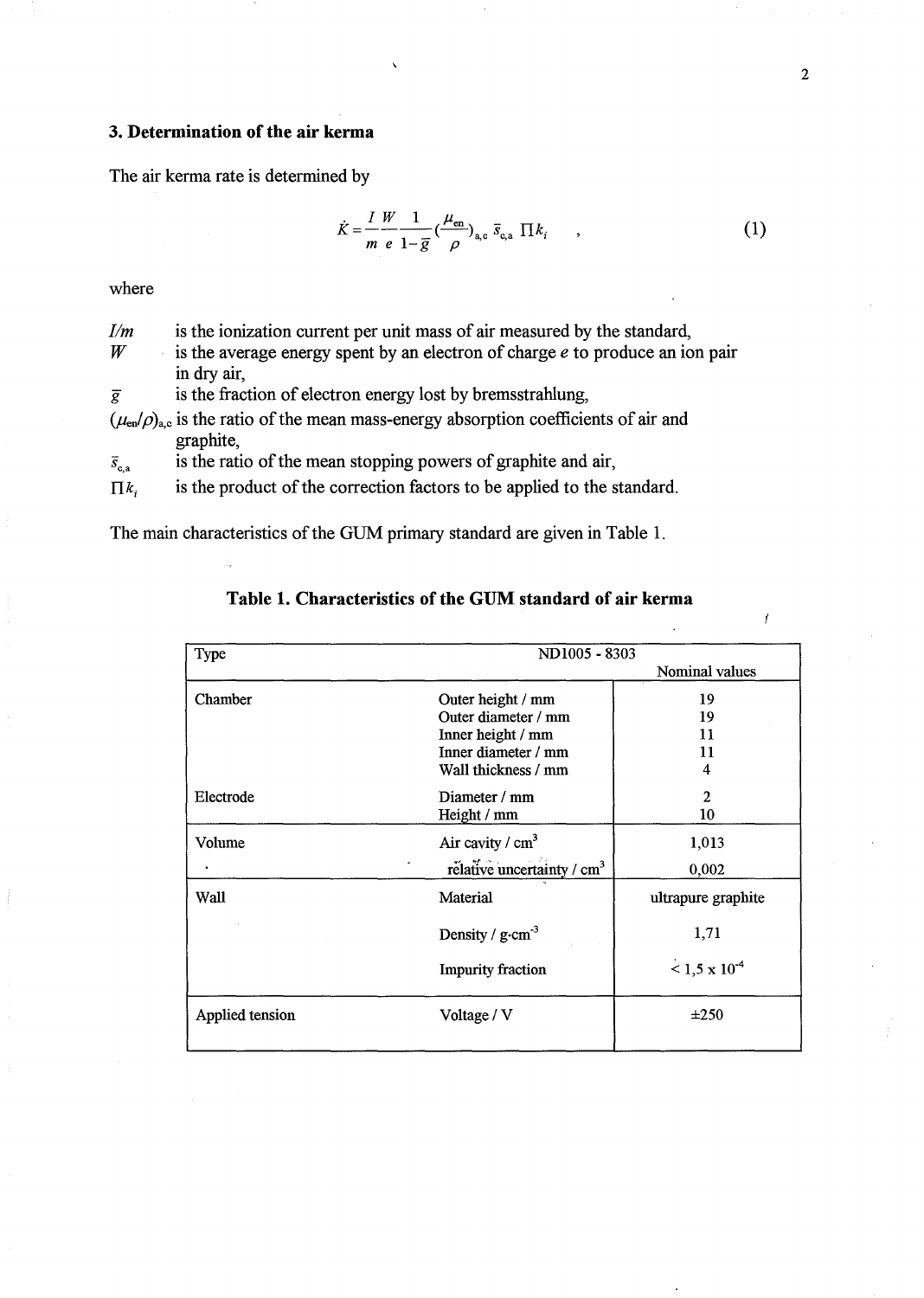#### 4. Experimental results

Data concerning the various factors entering in the determination of air kerma in the <sup>60</sup>Co beam using the two standards are shown in Table 2. They include the physical constants [3], the correction factors entering in (1), the volume of each chamber cavity and the associated uncertainties [2]. Also shown are the relative uncertainties in the ratio  $R_K = \dot{K}_{GUM} / \dot{K}_{BIPM}$ .

|                                                     | <b>BIPM</b> | relative $(1)$    |       | <b>GUM</b> |                              | relative <sup><math>(1)</math></sup> | $R_K$ relative <sup>(1)</sup> |       |  |
|-----------------------------------------------------|-------------|-------------------|-------|------------|------------------------------|--------------------------------------|-------------------------------|-------|--|
|                                                     | values      | uncertainty $/$ % |       | values     | uncertainty / %              |                                      | uncertainty / %               |       |  |
|                                                     |             | $S_1$             | $u_i$ |            | $S_1$                        | $u_i$                                | $S_1$                         | $u_i$ |  |
| <b>Physical constants</b>                           |             |                   |       |            |                              |                                      |                               |       |  |
| dry air density / $\text{kg}\cdot\text{m}^{-3}$ (2) | 1,293 0     | $\blacksquare$    | 0,01  | 1,293 0    | $\overline{\phantom{0}}$     | 0,01                                 |                               |       |  |
| $(\mu_{\text{\rm en}}/\rho)_{\text{a,c}}$           | 0,998 5     |                   | 0,05  | 0,998 5    |                              | 0,05                                 |                               |       |  |
| $\bar{s}_{\mathrm{c,a}}$                            | 1,0010      |                   | 0,30  | 1,001 1    |                              | 0,30                                 |                               |       |  |
| W/e                                                 | 33,97       |                   | 0,15  | 33,97      |                              | 0,15                                 |                               |       |  |
| $\overline{g}$ fraction of energy lost by           | 0,0032      |                   | 0,02  | 0,0032     |                              | 0,02                                 |                               |       |  |
| bremsstrahlung                                      |             |                   |       |            |                              |                                      |                               |       |  |
| <b>Correction factors</b>                           |             |                   |       |            |                              |                                      |                               |       |  |
| recombination losses<br>$k_{\rm s}$                 | 1,0016      | 0,01              | 0,01  | 1,002 3    | 0,02                         | 0,03                                 | 0,02                          | 0,03  |  |
| humidity<br>$k_{\rm h}$                             | 0,9970      | $\blacksquare$    | 0,03  | 0,9970     | ۰                            | 0,03                                 |                               |       |  |
| stem scattering<br>$k_{\rm st}$                     | 1,000 0     | 0,01              |       | 0,9994     | 0,01                         |                                      | 0,01'                         |       |  |
| wall attenuation<br>$k_{\rm at}$                    | 1,040 2     | 0,01              | 0,04  |            |                              |                                      | 0,01                          | 0,04  |  |
| wall scattering<br>$k_{\rm sc}$                     | 0,9716      | 0,01              | 0,07  | 1,0155     | 0,01                         | 0,10                                 | 0,01                          | 0,12  |  |
| mean origin of electrons<br>$k_{\rm CEP}$           | 0,9922      |                   | 0,01  | 0,995 5    | 0,01                         | 0,10                                 | 0,01                          | 0,10  |  |
| axial non-uniformity<br>$k_{\rm an}$                | 0,9964      |                   | 0,07  | 1,0000     | $\qquad \qquad \blacksquare$ | 0,01                                 |                               | 0,07  |  |
| radial non-uniformity<br>$k_{\rm m}$                | 1,0016      | 0,01              | 0,02  | 1,000 3    | $\blacksquare$               | 0,01                                 | 0,01                          | 0,02  |  |
| Measurement of $I/V\rho$                            |             |                   |       |            |                              |                                      |                               |       |  |
| volume $/m^3$                                       | 6,8116      | 0,01              | 0,03  | 1,013      |                              | 0,20                                 | 0,01                          | 0,20  |  |
| ionization current<br>Ι                             |             | 0,01              | 0,02  |            | 0,03                         | 0,06                                 | 0,03                          | 0,06  |  |
| <b>Uncertainty</b>                                  |             |                   |       |            |                              |                                      |                               |       |  |
| quadratic summation                                 |             | 0,02              | 0,36  |            | 0,04                         | 0,43                                 | 0,04                          | 0,28  |  |
| combined uncertainty                                |             | 0,36              |       | $4 - 1$    | 0,43                         |                                      |                               | 0,28  |  |

#### Table 2. Physical constants and correction factors entering in the determination of air kerma and their estimated relative uncertainties in the BIPM  ${}^{60}Co$  beam

(1) Expressed as one standard deviation.

 $s_i$  represents the relative uncertainty estimated by statistical methods, type A,

 $u_i$  represents the relative uncertainty estimated by other means, type B.

(2) At 101325 Paand 273,15 K.

The correction factors for the GUM standard were determined at the GUM. Some measurements concerning the effect of ion recombination and the effect of attenuation and scatter in the chamber walls were made again in the BIPM beam.

The ratio of the ionization currents obtained with applied voltages of  $\pm$  250 V and  $\pm$  125 V was the same (to less than 0,01%) for the GUM standard as for the BIPM transfer chamber of the same type (CC01 serial 122). Consequently, the correction  $k<sub>s</sub>$  (1,002 3) for ion recombination, determined for similar chambers at the BIPM, was applied to the GUM standard in the BIPM beam. The corresponding value obtained at the GUM was 1,002 0 which is in fair agreement with the BIPM value.

3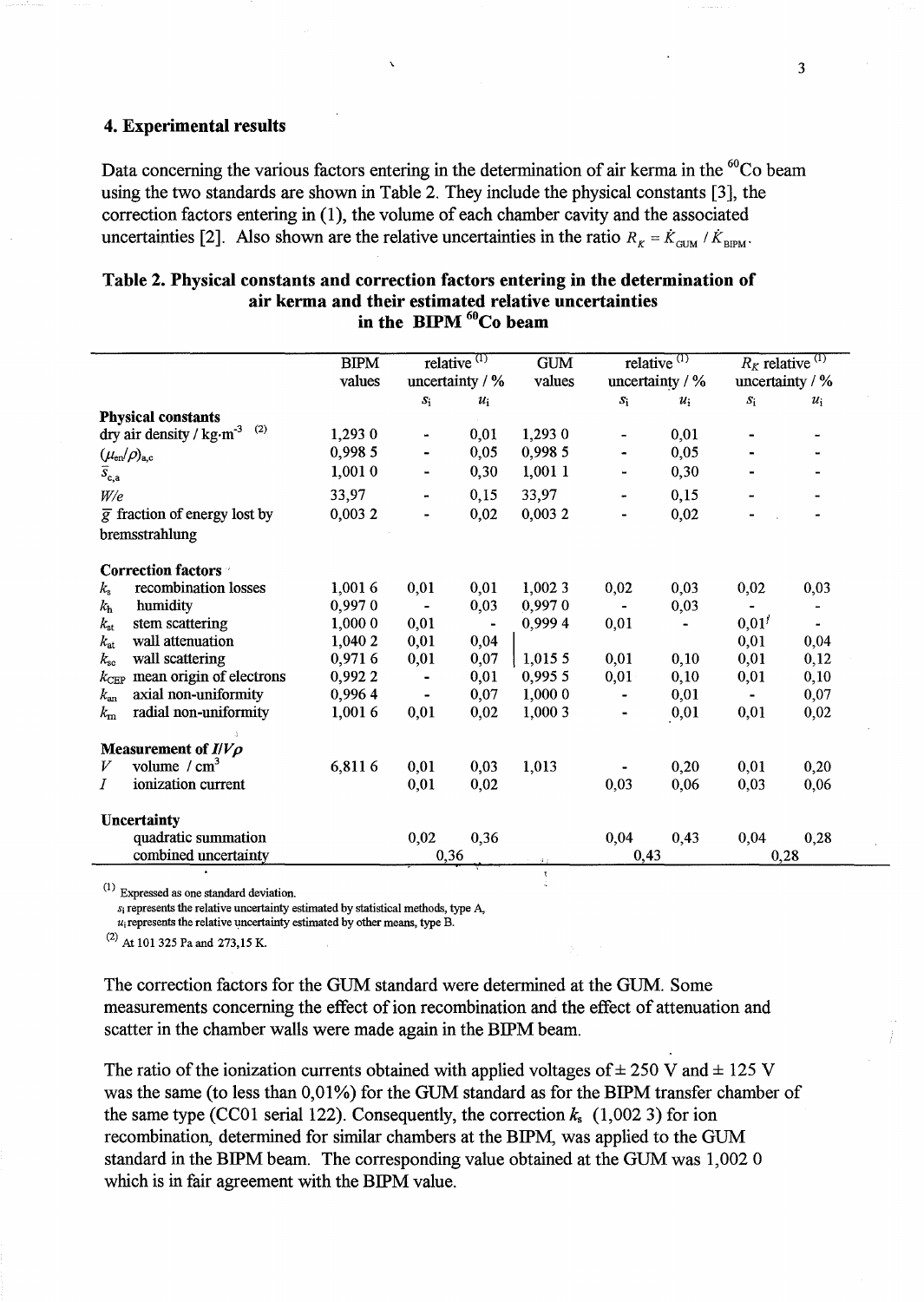The effect of adding graphite (16 mm) to the chamber wall (4 mm) of the GUM chamber is the same in both the BIPM and the GUM beams (Table 3). Consequently, the correction factor  $k_{\text{atsc}}$  (1,015 5) deduced from measurements made at the GUM, was used in the determination of air kerma at the BIPM.

| Number of caps added         |                                       |                                |  |  |  |
|------------------------------|---------------------------------------|--------------------------------|--|--|--|
| Total wall thickness         | $20 \text{ g} \cdot \text{cm}^{-2}$   |                                |  |  |  |
| GUM beam<br><b>BIPM</b> beam | Ratio $I_4 / I_0$<br>0,9379<br>0,9376 | $S_{\rm r}/\%$<br>0,04<br>0,03 |  |  |  |

Table 3. Check measurement with ND1005-8303 for  $k_{\text{atsc}}$ 

An additional correction factor  $k_{\text{r}n}$  for the radial non-uniformity of the BIPM beam over the section of the GUM standard, has been estimated from [4]; its numerical value is 1,000 3.

The result of the comparison  $R_K = \dot{K}_{GUM} / \dot{K}_{BIPM}$  is given in Table 4. The  $\dot{K}_{BIPM}$  value is the mean of measurements which were performed over a period of one month before and after the f present comparison. The ratio of the values of the air kerma rate determined by the GUM and the BIPM standards is 0,998 7 with a standard combined uncertainty,  $u_c$  of 0,002 8. Some of the uncertainties in  $\dot{K}$  which appear in both the BIPM and the GUM determinations (such as air density,  $W/e$ ,  $\mu_{en}/\rho$ ,  $\bar{g}$ ,  $\bar{s}_{c,a}$  and  $k_h$ ) cancel when evaluating the uncertainty of  $R_K$ .

|  |  |  |  |  |  |  | Table 4. Results of the GUM-BIPM comparison of standards of air kerma |  |  |  |  |  |
|--|--|--|--|--|--|--|-----------------------------------------------------------------------|--|--|--|--|--|
|--|--|--|--|--|--|--|-----------------------------------------------------------------------|--|--|--|--|--|

| $^{(1)}/mGy·s^{-1}$<br>$\dot{K}_{\rm GUM}$ | $\sim$ (1) / mGy·s <sup>-1</sup><br>${\dot K}_{\rm BIPM}$ | $R_K$  | $u_{\rm c}$ |
|--------------------------------------------|-----------------------------------------------------------|--------|-------------|
| 5,2617                                     | aver a light stress<br>5,2684                             | 0,9987 | 0,0028      |

 $^{(1)}$  The  $\dot{K}$  values refer to an evacuated path length between source and standard and are given at the reference date of 1996-01-01, Oh UT where the half life of  ${}^{60}$ Co is taken as 1 925,5 days ( $u = 0.5$  days) [5].

#### 6. Conclusion

The GUM standard for air kerma in  ${}^{60}Co$  gamma radiation is in good agreement (0,13 %) with the BIPM air kerma standard and with other national standards. This is shown in Figure 1 where  $s_{\text{comp}}$  is equal to 0,16 % and denotes the standard deviation of the international comparison results. The results of comparisons at the BIPM with standards of the same type as that of the GUM are given in Table 5. They are consistent within the estimated uncertainties.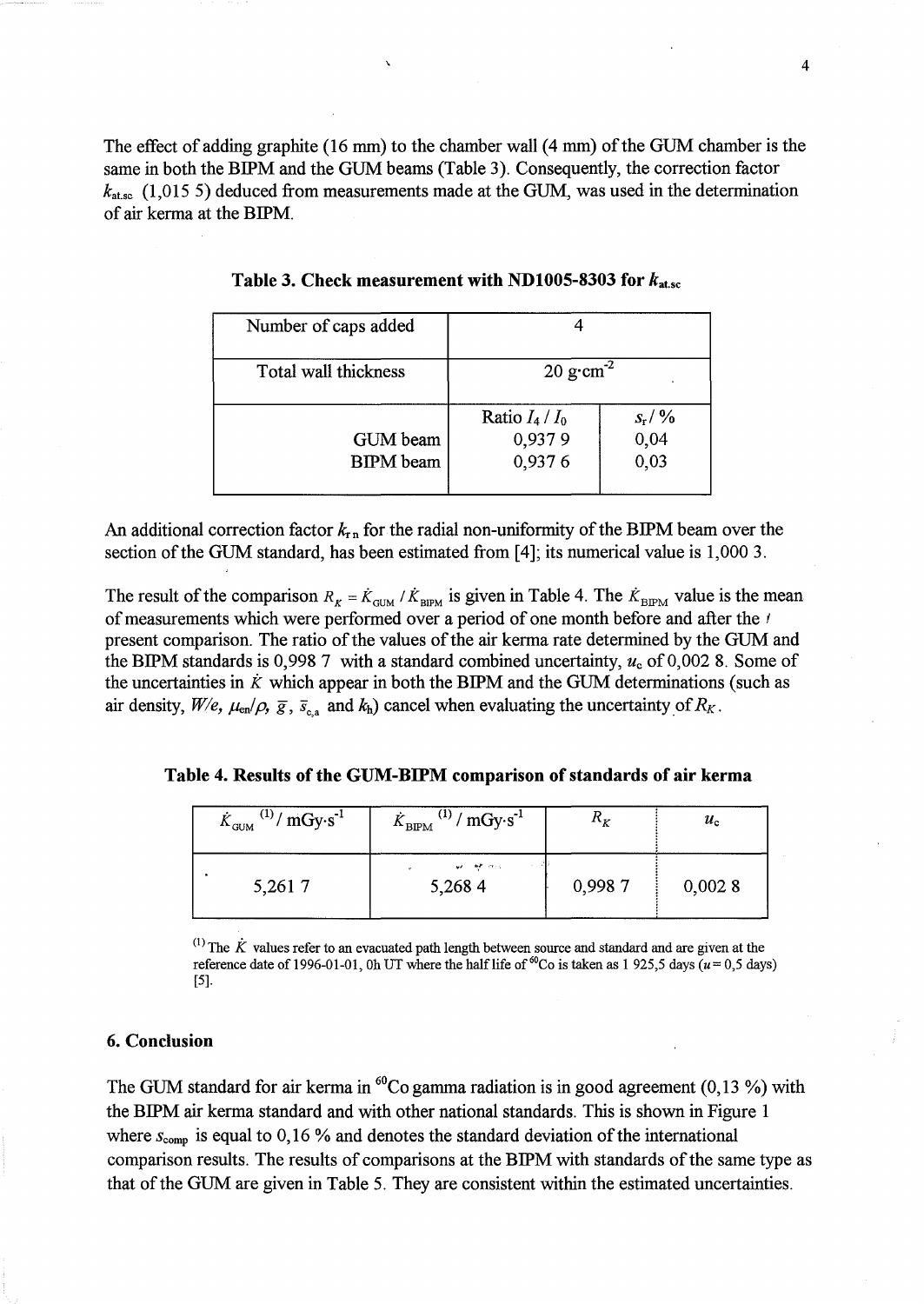The standard deviation of these comparison results is of the same order as for the whole set of comparison results.

| Laboratory and year              | $\dot{K}_\text{Lab}$ / $\dot{K}_\text{BIPM}$ | Relative standard uncertainty |
|----------------------------------|----------------------------------------------|-------------------------------|
|                                  | ${}^{60}Co$                                  | $u_{\rm c}$ / %               |
| SZMDM 1991 [6]                   | 0,9982                                       | 0,2                           |
| UDZ 1992 [7]                     | 0,9992                                       | 0,2                           |
| OMH 1972 [8]                     | 1,003 9                                      | 0,5                           |
| 1986 [9]                         | 1,000 9                                      | 0,3                           |
| 1994 [10]                        | 1,0025                                       | 0,2                           |
| 1980, 1989 [11,12]<br><b>BEV</b> | 1,0014                                       | 0,3                           |
| 1994 [13]                        | 1,004 0                                      | 0,2                           |
| 1995 [14]                        | 1,0029                                       | 0,3                           |
| LNMRI<br>1986 [15]               | 1,001 0                                      | 0,3<br>ţ                      |
| 1996 [16]                        | 1,000 4                                      | 0,2                           |
| GUM [this work]                  | 0,9987                                       | 0,3                           |

### **Table 5. Comparison** of the **BIPM standard with CCOl-type standards belonging to**  national laboratories

#### **References**

- [1] BOUTILLON M. and NIATEL M. -T., A study of a graphite cavity chamber for absolute measurements of <sup>60</sup>Co gamma rays, *Metrologia*, 1973, 9, 139-146.
- [2] BOUTILLON M., Measuring conditions used for the calibration of ionization chambers at the BIPM, *Rapport BIPM-9611,* 1996, 19 pages.
- [3] BIPM, Constantes physiques pour les etalons de mesure de rayonnement, *BIPM Corn. Cons. Etalons Mes. Ray. Ionisants, Section (1), 1985, 11, p. R45 (Paris: Offilib).*
- [4] BOUTILLON M. and PERROCHE A.-M., Radial non-uniformity of the BIPM <sup>60</sup>Co beam, *Rapport BIPM-89/2*, 1989, 9 pages.
- [5] IAEA, X- and gamma-ray standards for detector calibration, *IAEA TECDOC-619, 1991.*
- [6] PERROCHE A.-M.and SPASIC JOKIC V., Comparison of the air kerma standards of SZMDM and BIPM for <sup>60</sup>Co radiation, *Rapport BIPM-92/3*, 1992, 6 pages.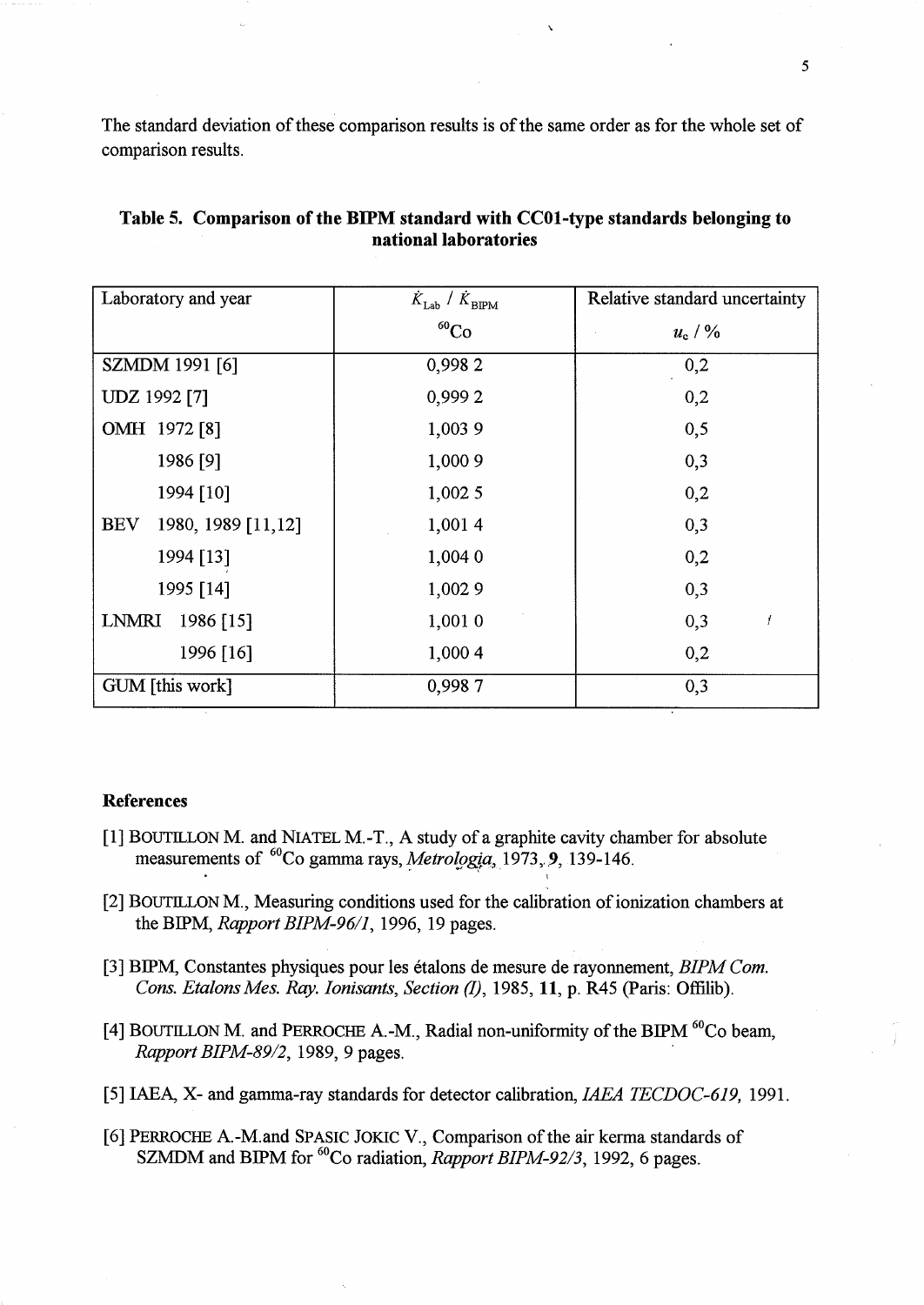- [7] PERROCHE A.-M., BOUTILLON M., KOVAR I and WAGNER R., Comparison of the air kerma standards of the UDZ and the BIPM for <sup>60</sup>Co radiation, *Rapport BIPM-93/1*, 1993, 6 pages.
- [8] NIATEL M.-T., Comparaison des étalons d'exposition (<sup>60</sup>Co) du BIPM et de l'OMH, *Proces-verbaux du CIPM,* **41** (1973) 62 (paris: Offilib).
- [9] ALLISY A., BIPM comparison of exposure rate and air kerma rate in  ${}^{60}Co$  gamma rays, *BIPM Rapport,* October 1986.
- [10] PERROCHE A-M., BOUTILLON M. and CSETE I., Comparison of the standards of air kerma of the OMH and the BIPM for  $^{137}Cs$  and  $^{60}Co$   $\gamma$  rays, *Rapport BIPM-94/13*, 1994, 10 pages.
- [11] NIATEL M.-T. and BOUTILLON M., Comparaison d'etalon d'exposition, *Proces-verbaux du CIPM,* **49** (1981) 61 (paris: Offilib).
- [12] LEITNER A., Adoption of new values of physical constants for radiation measurement standards, *Letter to BIPM,* August 1989.
- [13] PERROCHE A.-M., BOUTILLON M. and LEITNER A., Comparison of the standards of air kerma and absorbed dose to water of the BEV and the BIPM for  ${}^{60}Co$   $\gamma$  rays, *Rapport BIPM-94/7,* 1994,7 pages.
- f [14] ALLISY-ROBERTS P.J., BOUTILLON M. and WITZANI J., Comparisons of the standards of air kerma of the BEV and the BIPM for  $^{137}$ Cs and  $^{60}$ Co  $\gamma$  rays, *Rapport BIPM-95/5*, 1995, 9 pages.
- [15] DE ALMEIDA C.E. and NIATEL M-T., Comparisons between IRD and BIPM exposure and air kerma standards for cobalt-60 gamma rays, *Rapport BIPM-86/12,* 1986,20 pages.
- [16] ALLISY-ROBERTS P.l, BOUTILLON M. and RODRIGUES L.N., Comparison of the standards of air kerma of the LNMRI and the BIPM for  ${}^{60}Co$   $\gamma$  rays, *Rapport BIPM-96/3*, 1996, 8 pages.

March 1997 .